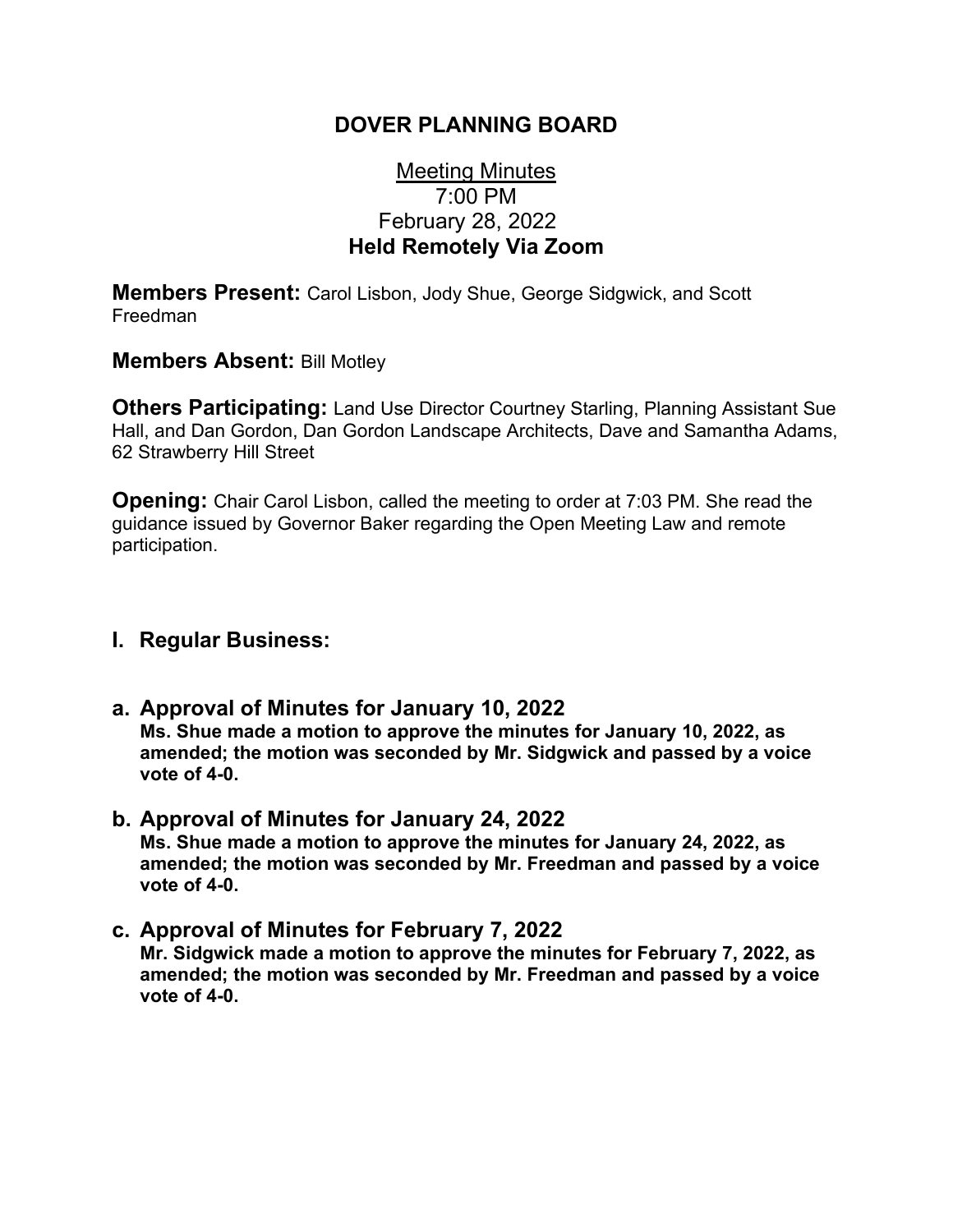# **II**. **New/Special Business:**

### **a. 62 Strawberry Hill Street, Site Plan Review**

Present was Dan Gordon, Dan Gordon Landscape Architects, Property owners Dave and Samantha Adams. The applicant, Split Rock Realty Trust, c/o Melinda Tuffy proposes to construct a swimming pool with paving stones around the pool area, pool enclosure fencing and gates, landscape lighting, and planting around the foundation of the residence and around the pool area. The pool will require an upgrade to the septic system, and as it is located within a wetland buffer, it also required approval from the Conservation Commission.

Materials Submitted:

(1) Application for Site Plan Review received on February 2, 2022;

(2) A project narrative by Chris Rucisnki, of Dan Gordon Landscape Architects, dated February 2, 2022;

(3) A landscape plan by Dan Gordon Landscape Architects, last dated February 2, 2022; and

(4) A site plan by Eaglebrook Engineering and Surveying, stamped and signed by Michael J. Juliano, and last dated February 28, 2022.

**Ms. Lisbon made a motion to approve the Preliminary Site Plan application including the Landscape Plan by Dan Gordon Landscape Architects, last dated 2/2/22, subject to the following conditions:**

- 1. **Prior to the issuance of a building permit, the applicant shall submit a site plan certified by a registered engineer or land surveyor to the Land Use Director. [The applicants submitted a Site Plan on 2/28/22, which is attached to this approval.]**
- 2. **Prior to the issuance of a building permit, minor modifications to the site plan may be approved administratively by the Land Use Director.**
- 3. **No exterior landscape lighting serving the pool shall cast onto neighboring properties.**
- 4. **The pool shall be filled by water truck.**

**The motion was seconded by Mr. Sidgwick and passed by a voice vote of 4-0**

**b. Discussion RE: Draft Compliance Guidelines for Housing Choice Multifamily Housing**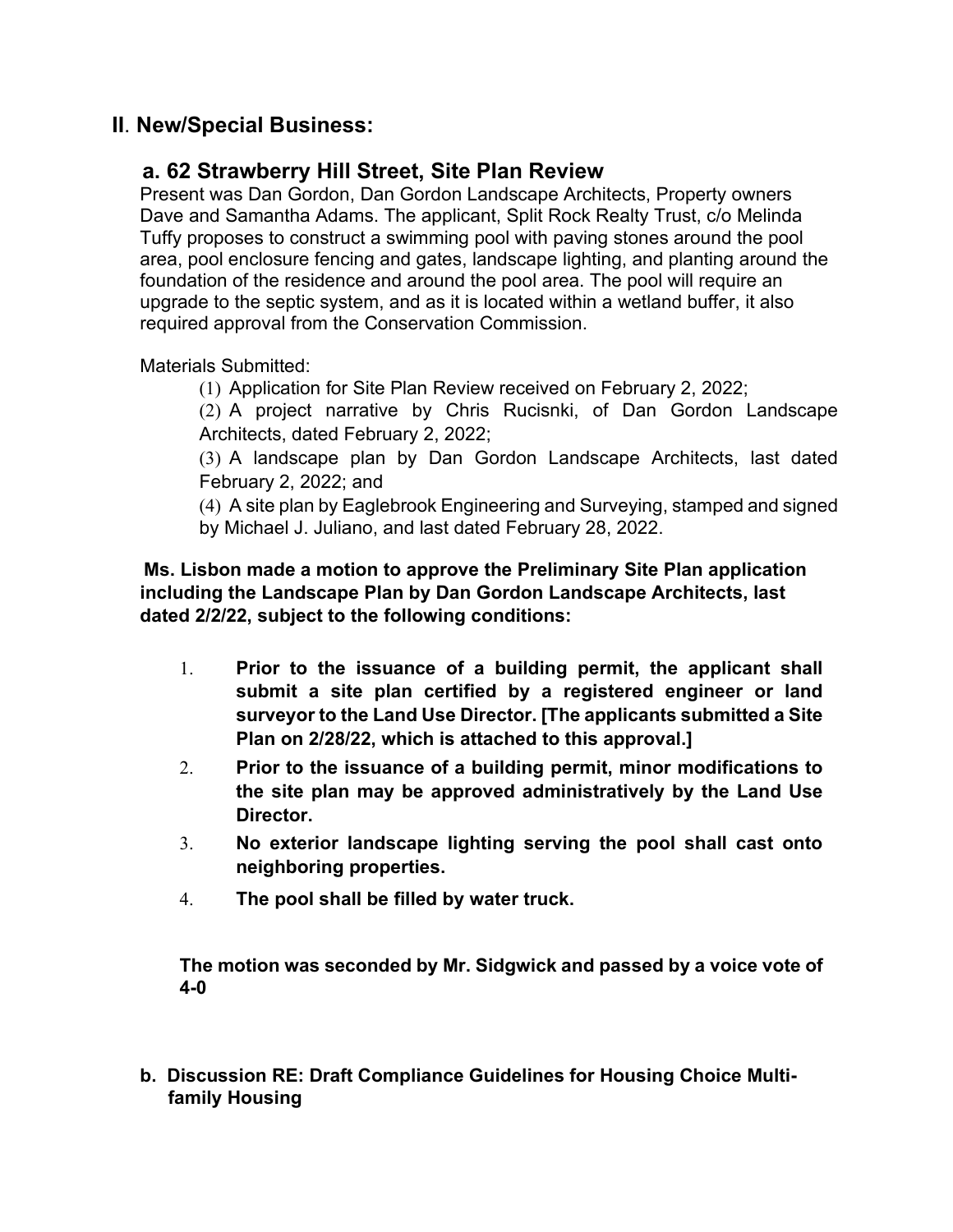Ms. Starling stated on December 15, 2021, the Department of Housing and Community Development (DHCD) issued "DRAFT Compliance Guidelines for Multi-family Districts Under Section 3A of the Zoning Act", intended to implement Chapter 40A, §3A, enacted as part of the Housing Choice legislation, Chapter 358 of the Acts of 2020. Section 3A requires each MBTA community, which includes Dover, to provide at least one zoning district of "reasonable size" that allows multi-family housing by right, and complies with certain other requirements, including a minimum gross density of 15 units per acre. Reasonable Size is defined as 50 acres. If the Town does not comply, it will not be eligible for Housing Choice, Local Capital Projects Fund, or MassWorks grants.

Comments to DHCD must be submitted by March 31, 2022. The Town must hold a briefing on the Draft Guidelines and submit to the MBTA Community Information Form by May 2, 2022 in order to be eligible for the three funding programs for the current year's funding round. To remain in compliance one of the following must be done by December 31, 2022:

- Submit a complete request for determination of compliance; or
- Submit a proposed action plan as provided for in the Draft Guidelines.

Ms. Starling informed the Board that DHCD will provide assistance for the briefing regarding the Draft Guidelines.

A multi-family zoning district must comply with the following in order to be in compliance:

• Multi-family housing must be allowed as of right, meaning that no discretionary permit, such as a special permit, is required. Site plan review may be required, but cannot be used to deny a project, or impose conditions that make multi-family housing impractical.

• A multi-family district must be of "reasonable size and meet the minimum multifamily district capacity. An estimate of how many units could be constructed on each parcel of developable land within the district, based on factors such as the developable land, zoning requirements including height and setback limits, wetlands, the availability of town water and sewer, and other development restrictions needs to be calculated. DHCD may provide assistance with how to complete this calculation.

• The multi-family district may be an overlay district, and may include more than one area, but at least one portion of the overlay district must include at least 25 contiguous acres of land, and no portion of the district that is less than 5 acres will be counted toward the minimum 50 acre requirement.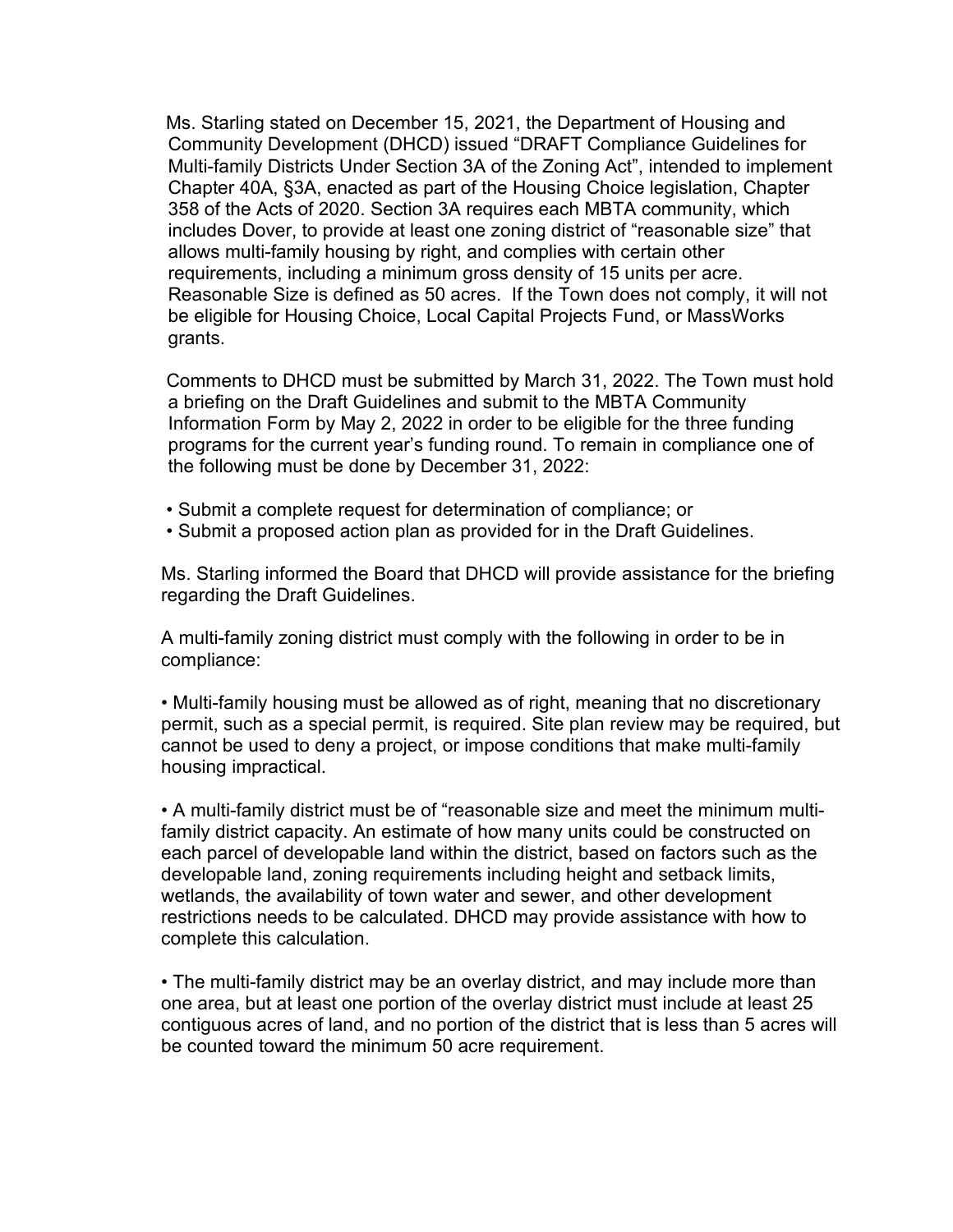• The multi-family district must be without age restrictions and may not place restrictions on the size of the units, such as the number or size of bedrooms, or the number of occupants.

• Because Dover does not have land within .5 miles of a transit station, the multifamily district should, if feasible, be located in an area with reasonable access to a transit station, or consistent with the state's sustainable development principles, such as near a downtown or village center.

There are detailed provisions in the Draft Guidelines for submitting information to DHDC on the multifamily housing district once it has been enacted, in order to obtain a determination that the Town is incompliance. If the Town is of the opinion that they will not be able to enact compliant zoning by the end of 2022, an action plan and timeline can be submitted to DHCD and request that the Town be found to be in interim compliance. Detailed provisions are in the Draft Guidelines as to what is needed for an action plan.

Ms. Starling will advise the Board of Selectmen to consider reaching out to other towns in the area that will also be impacted by these requirements, and exploring the possibility of joining with other towns to submit joint comments. Please note that the required minimum density of 15 units per acre is imposed by the legislation, so that cannot be changed by DHCD in the guidelines. A number of provisions in the Draft Guidelines, could possibly warrant a response, such as the following:

- The definition of "reasonable size" as requiring a minimum of 50 acres of land. A buildout of 750 units, even over time, in a community with 2,130 housing units will represent significant growth in a community of Dover's size (pop. 6,044)2.
- The requirements for determining the amount of developable land in the district. "Developable land" means land on which multi-family housing units have been or can be permitted and constructed. Developable land shall not include land under water, wetland resource areas, areas lacking adequate water or wastewater infrastructure or capacity, publicly owned land that is dedicated to existing public uses, or privately owned land encumbered by any kind of use restriction that prohibits residential use. For Dover, it is unclear whether or not any land would qualify as "developable" under this definition due to inadequate water and wastewater capacity that exists throughout the entire community.
- Consideration of the impacts on infrastructure, including public water and sewer capacity and facilities; public ways; stormwater management; emergency services; groundwater and wetlands; and other public facilities. Dover is completely dependent on groundwater supplies, has limited stormwater infrastructure, significant wetlands, and no sewer capacity.